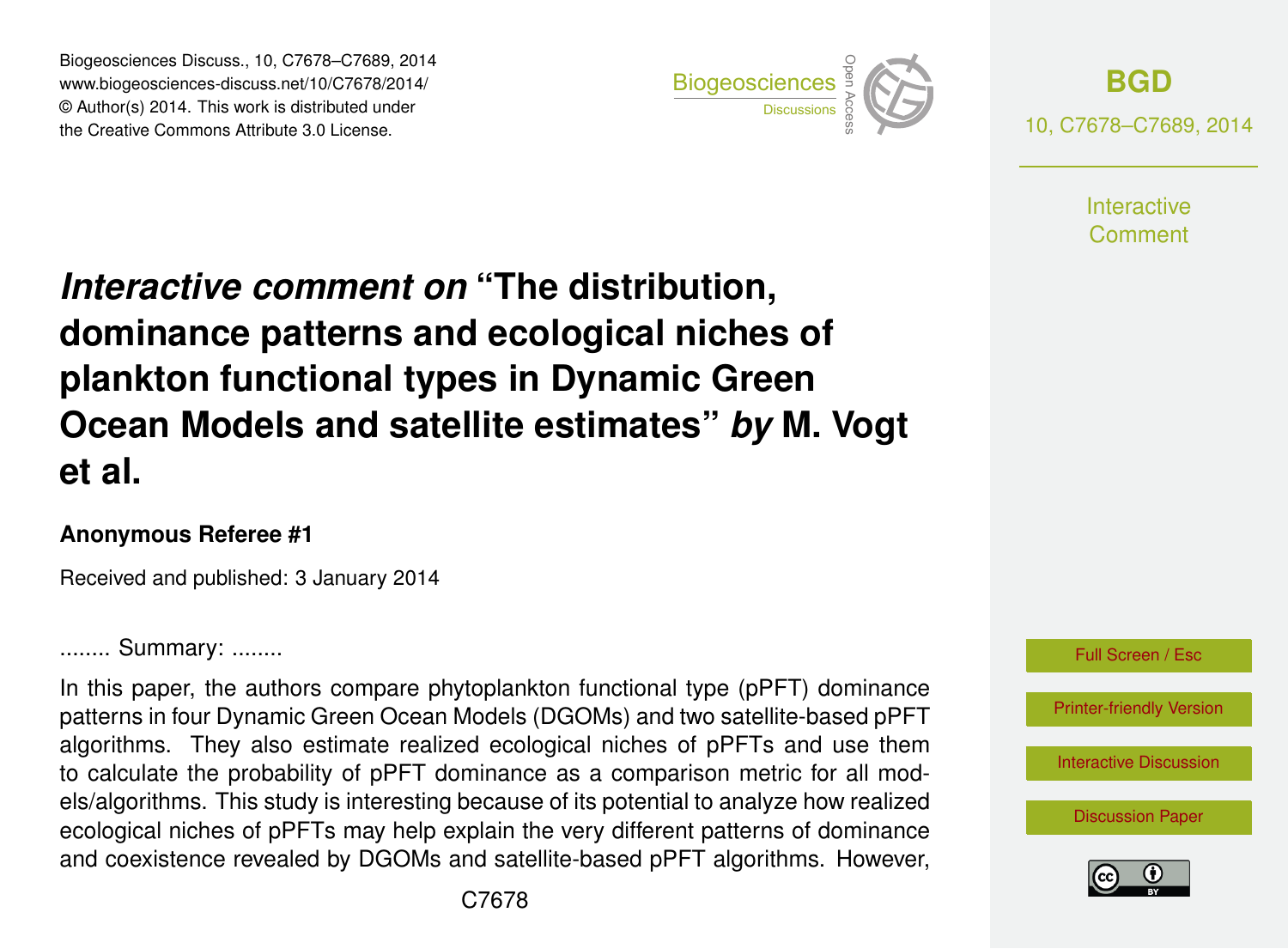the paper in its current form does not take full advantage of that potential. Its main focus is on the description of differences in annual and monthly global patterns of pPFT dominance, which unfortunately is not used to derive any new conclusions as to why such large differences occur. I cannot recommend publication of this manuscript before the authors make some major revisions. Below I list my major concerns and some detailed comments.

..................................... Major concerns: .....................................

1. What is the main research question of this study?

While the results are very well described, there is not enough relevant discussion on the importance of these results. Currently, it is difficult to see what the main goal of the paper really is because of seemingly many aims presented in the abstract and introduction, and a coincident lack of relevant conclusions. The abstract suggests there are three aims: (1) to compare spatial and temporal representation of pPFTs in four DGMS and two satellite pPFT algorithms, (2) to investigate mean dominance patterns, (3) and to estimate realized ecological niches of pPFTs. On the other hand, the introduction suggests that the aim is to (1) compare phytoplankton biogeographies in the models and to (2) use the concept of the ecological niche to understand how phytoplankton are implemented in current DGOMs. In your Conclusions, there are only two sentences relevant to these aims.

An apparent conclusion is that better resolved phenology and succession is needed for models. But do the results of this study really suggest that? There is not one time series shown in this paper and the only monthly results are shown in 3-month intervals. In fact, the authors themselves admit in the caveats of the study that a higher resolution of data is needed to study these aspects. Please justify how this framework could be suitable for deriving conclusions on phenology and seasonal succession, or remove these statements.

I would like to see all aims described more consistently in the paper. More importantly,

10, C7678–C7689, 2014

**Interactive** Comment



[Printer-friendly Version](http://www.biogeosciences-discuss.net/10/C7678/2014/bgd-10-C7678-2014-print.pdf)

[Interactive Discussion](http://www.biogeosciences-discuss.net/10/17193/2013/bgd-10-17193-2013-discussion.html)

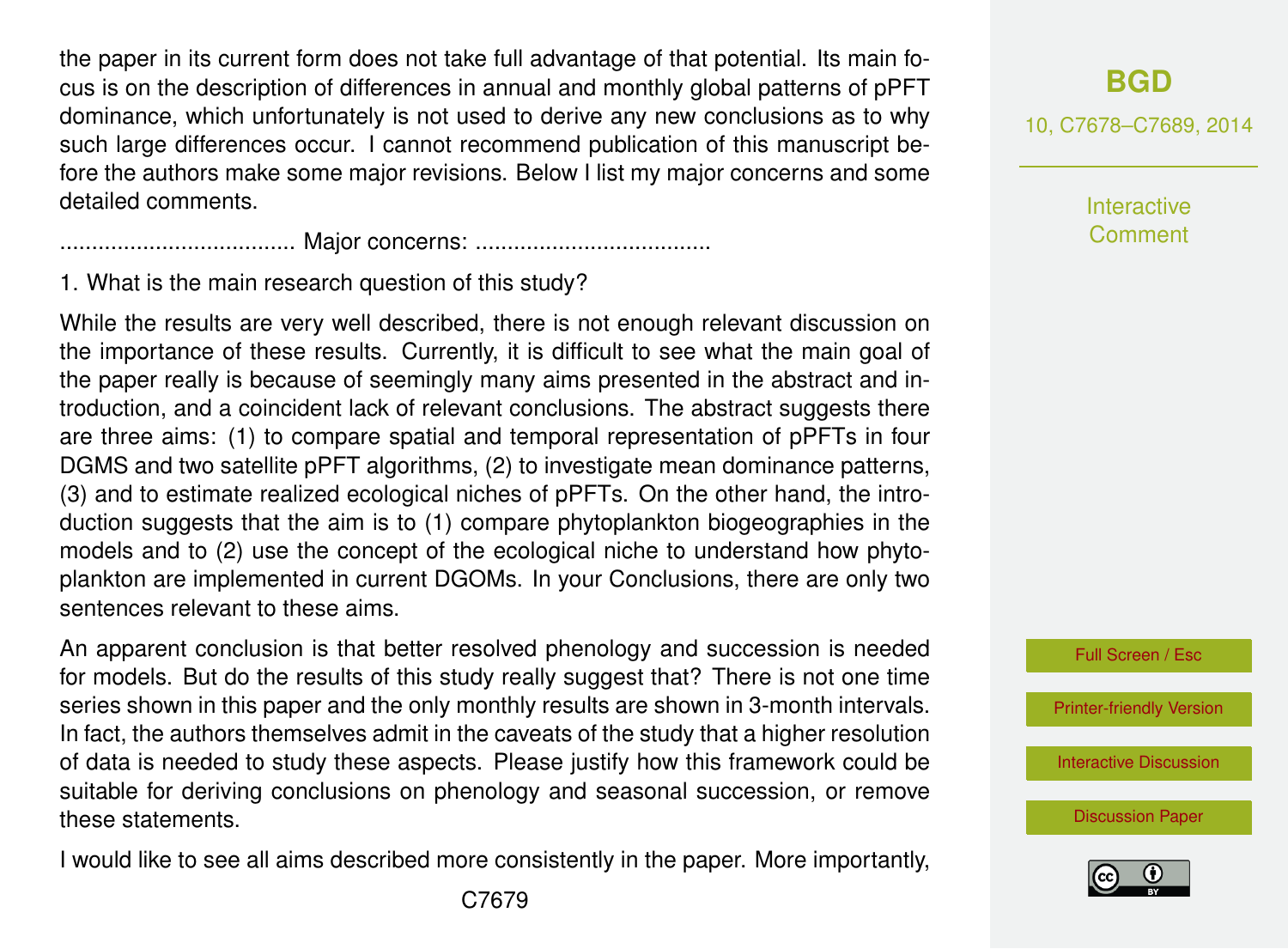it is necessary to state what these aims contribute to and how. Please be explicit about the motivation and specific problem being addressed in this study. It seems that the paper tries to address two very large important issues at the same time: (1) evaluation of model pPFT biogeography, and (2) understanding different phytoplankton implementations in DGOMs and satellite-based algorithms. But the discussion of these issues is very general and not well linked to the presented results. It is difficult to follow how your results contribute to solving these issues.

#### 2. Evaluation of pPFT biogeography

The authors do a good job in describing and comparing the monthly and annual patterns of biomass/dominance in DGOMs and satellite algorithms. I agree with the authors that dominance patterns are more robust than relative biomass in both DGOMs and satellite-based estimates, and are thus a good comparison metric. This is a valuable contribution. However:

I would like to know how these results compare to several previous similar dominance comparisons of PFT models and/or PFT satellite-algorithms such as in Sinha et al. (2010), Brewin et al. (2011), Gregg and Casey (2007).

I suggest rewriting parts of the discussion section. There is a very large section 4.1. which mixes up reasons for discrepancies in model and satellite estimates of pPFT biogeographies with their implications for carbon export and phytoplankton phenology and succession. Most of this discussion is based on previous findings and is weakly related to any new results presented here. Such a review of spatial and temporal biases in satellite and model biogeographies already identified in many previous publications (mostly cited here) belongs to the introduction but is out of place in the Discussion, unless placed specifically in the context of the results from Section 3.

I would insist that the authors are consistent in treating satellite algorithm estimates either as observations to validate model results against, or as independent but also model estimates to compare with. Currently, "satellite estimates" are used interchange10, C7678–C7689, 2014

**Interactive** Comment



[Printer-friendly Version](http://www.biogeosciences-discuss.net/10/C7678/2014/bgd-10-C7678-2014-print.pdf)

[Interactive Discussion](http://www.biogeosciences-discuss.net/10/17193/2013/bgd-10-17193-2013-discussion.html)

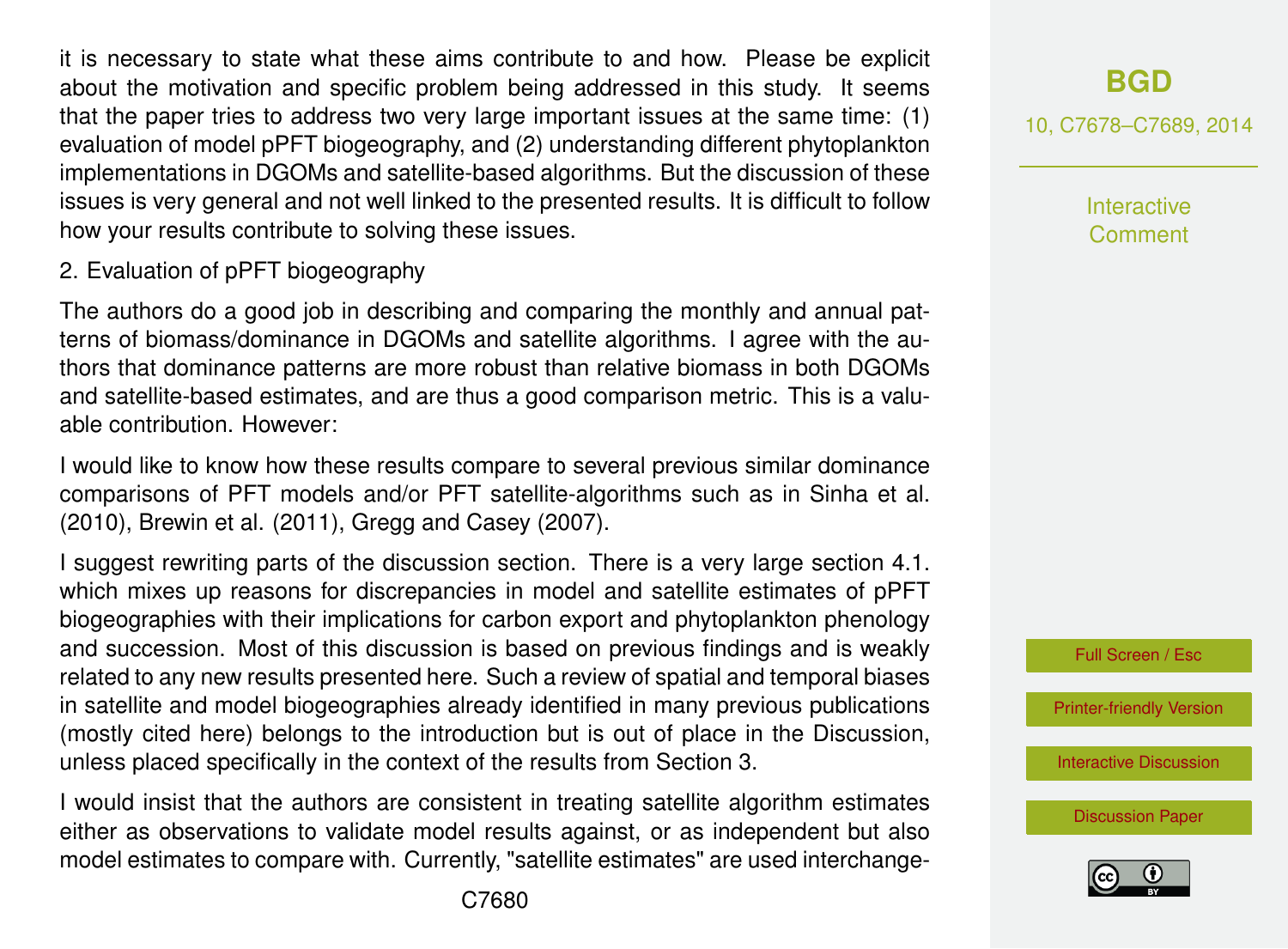ably with "observations", but are not actually treated as data for ground-truthing the models (and rightly so).

A large portion of the introduction talks about means of validating DGOMs using new available distribution data and data on important traits enabling a systematic model evaluation effort. However, none of the results presented in this study take advantage of those resources. Why is that? If the focus of the paper is to evaluate pPFT biogeography, have you not considered using the MAREDAT data in the context of this paper?

#### 3. Probability of dominance

I wonder why you needed to model the probability of pPFT dominance of the four models and two satellite algorithms in order to characterize their ecological niches. Wouldn't it be sufficient and more accurate to map the model dominant pPFTs as colorcoded points in a coincident SST-NO3 niche space? Or is there so much scatter that no general patterns would be seen? If that's the case, then the calculated probabilities of dominance are indeed useful, but not for satellites. Dominance patterns for the two satellite algorithms shown in Fig. 5 are likely misleading since the GAM captures only around 40% of original deviance. Also, patterns seen in Fig. 4 are patchy and maybe ecologically unrealistic (e.g. tiny areas of diatom dominance inside large areas of nano dominance), and they are thus difficult to interpret in a meaningful way.

I cannot see how patterns shown in Fig. 4 and Fig. 5 can be used to advance our understanding of model pPFT implementations, which seemed to be the aim of the paper. Can the differences in realized niches in DGOMs be related to their respective growth dynamics compared in Table 4? It seems to me that a two-element ecological niche in GAM might be too simplistic to really increase our mechanistic understanding of the model differences, as was done for example in Hashioka et al. (2012).

On another note, it is interesting to see that you can explain so much more variability in model dominance than in satellite estimates. Does this mean that DGOMs are too 10, C7678–C7689, 2014

**Interactive Comment** 



[Printer-friendly Version](http://www.biogeosciences-discuss.net/10/C7678/2014/bgd-10-C7678-2014-print.pdf)

[Interactive Discussion](http://www.biogeosciences-discuss.net/10/17193/2013/bgd-10-17193-2013-discussion.html)

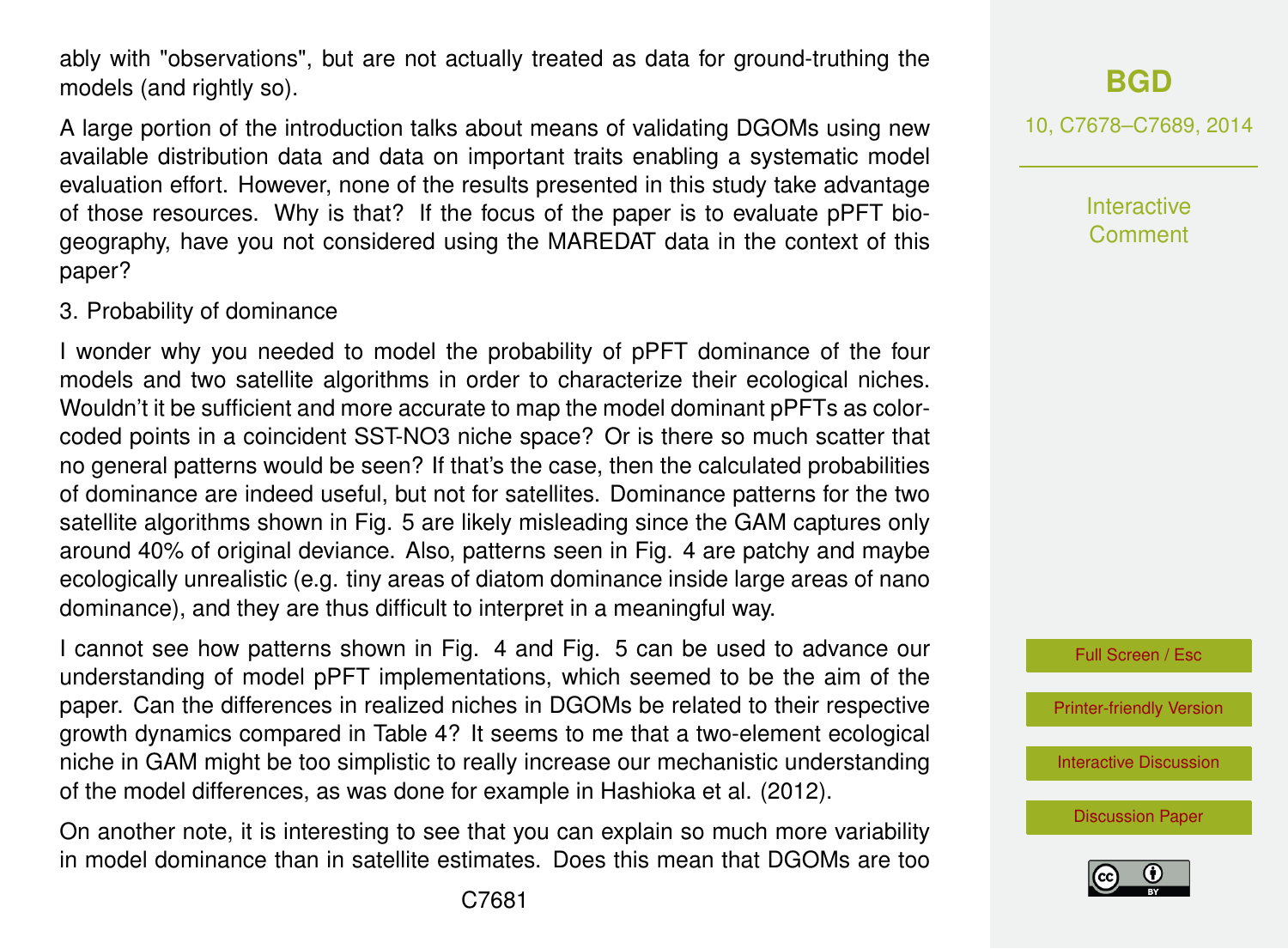simplistic because majority of their deviance is explained by only 2-3 niche descriptors? Or does it mean that satellite estimates are not necessarily ecologically realistic because they cannot be coupled to observed nutrient and SST fields?

The similarity report for this manuscript points at a recent publication by Palacz et al. (2013) which uses a similar ecological niche framework to correct for unrealistic diatom dominance patterns in HNLC regions in NOBM - another dynamic pPFT model. Some of their results should be very relevant to your discussion on differences in modeling biomass and dominance patterns.

#### 4. Coexistence of PFTs

The difference in simulating coexistence patterns in models and satellite-based algorithms is a very interesting issue that could be explored further in this paper. Is it possible to use the ecological niche approach to increase our understanding of why there is so little coexistence between pPFTs in the dynamic models? The authors discuss the role of fixed stoichiometry and number of pPFTs but what about the information on ecological traits of PFTs mentioned in the introduction? I was expecting some discussion on how your realized niches reflect (or not) the results published by Litchman and Klausmeier, 2008; Buitenhuis et al., 2010; Thomas et al., 2012; Edwards et al., 2012.

Can your ecological niche approach be used to improve model trait parameterizations to allow for greater coexistence? I expect that the paper puts forward some recommendations on how this could be done in the future.

5. Effects of model MLD formulations.

Sinha et al. (2010) concluded that the choice of circlulation model used for coupling strongly affected the global annual pPFT distribution patterns in PlankTOM5.2 due to differences in mixing intensity. Coupling to NEMO resulted in lower mixing which favoured mixed phytoplankton at the expense of larger silicifiers. Mixing is also an important factor in characterizing the niche of calcifiers, as indicated for example by Balch 10, C7678–C7689, 2014

**Interactive** Comment

Full Screen / Esc

[Printer-friendly Version](http://www.biogeosciences-discuss.net/10/C7678/2014/bgd-10-C7678-2014-print.pdf)

[Interactive Discussion](http://www.biogeosciences-discuss.net/10/17193/2013/bgd-10-17193-2013-discussion.html)

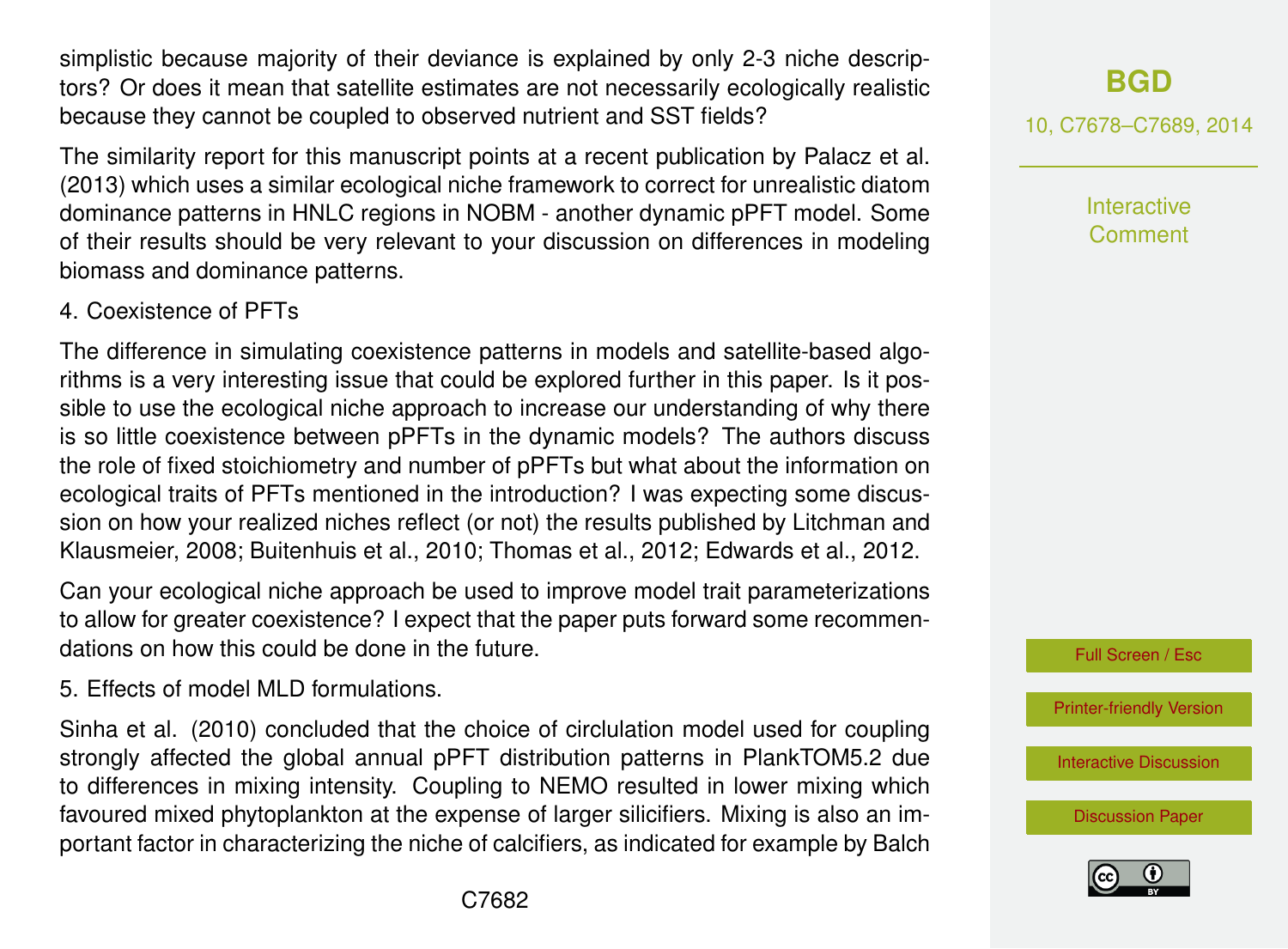et al. (2004) (not cited) in his extended Margalef mandala. This is also clearly shown in your Fig. 7 when you compare the PlankTOM5.2 and Alvain et al. coccolithophore deviance explained for niche models with and without MLD.

In Appendix B1 of this paper, authors point out that neither model shows a good fit to observations of MLD, and that MLD is underestimated. I would like to see a discussion on how the findings of Sinha et al. (2010) might affect the robustness of your ecological niche model and results interpretation. Are the MLD estimates very different in the 4 models considered? Could the inaccuracy in simulating MLD explain the large differences between model and satellite dominance patterns in the high latitude areas?

.............................. Detailed comments: ..............................

Page 3 line 27 to page 4 line 1: I don't see how you can derive any conclusions about phytoplankton succession and phenology. Please replace this statement with a more adequate conclusion.

Page 6, line 23: The authors claim they build on the results of Sailley et al. (2013) and Hashioka et al. (2012). How is that done exactly?

Page 6. line 25: What do you mean by "understand how phytoplankton are implemented"? The niche analysis is rather descriptive and in my view does not enhance understanding of model mechanisms. Please be more specific about the aims and see my comments on the general goal of the paper.

Pages 7 to 10: A large portion (if not all) of subsections 2.1 and 2.2 could be moved to the appendix or to the supplement. Most of the information is available in other publications. Section 2.3 is very informative and gives a sufficiently good basis to understand the methodology.

Page 9, line 9: Table 4 should actually be labelled as Table A1.

Page 11, paragraph 2: What about the recent PhytoDOAS estimates of coccolithophore biomass distributions in Sadeghi et al. (2012), which are neither limited to

# **[BGD](http://www.biogeosciences-discuss.net)**

10, C7678–C7689, 2014

**Interactive Comment** 



[Printer-friendly Version](http://www.biogeosciences-discuss.net/10/C7678/2014/bgd-10-C7678-2014-print.pdf)

[Interactive Discussion](http://www.biogeosciences-discuss.net/10/17193/2013/bgd-10-17193-2013-discussion.html)

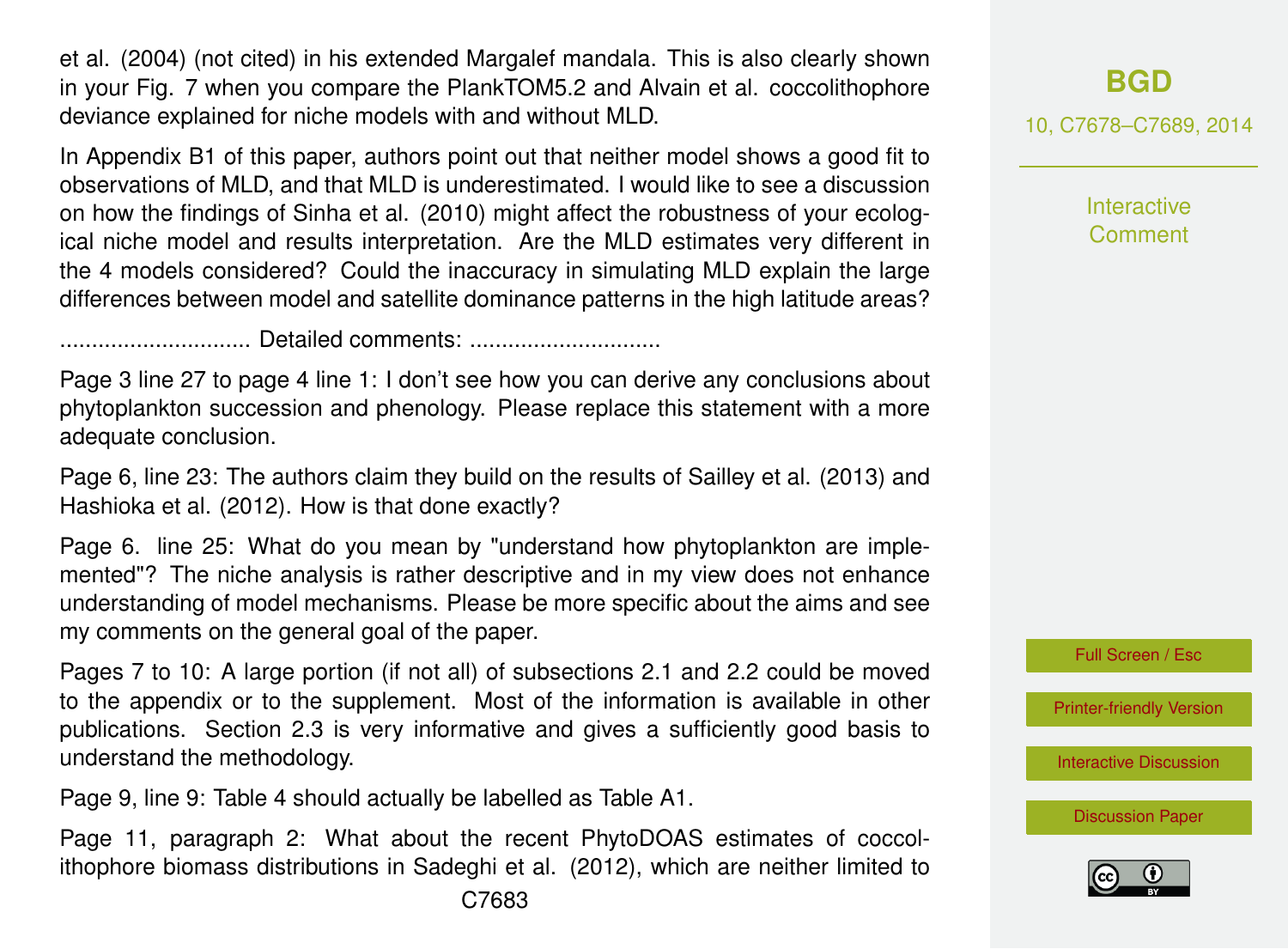one PFT nor to bloom conditions? There is no need to include these results here but they should at least be cited, and included in the discussion on evaluation of calcifier biogeographies in your models.

Page 12, line 14: Used for what?

Page 13, line 7: Is this the most recent study to confirm this claim? To my knowledge, most in situ observations would reveal very low concentrations of many pPFTs even when a single group is dominant. You can see that in field estimates under different conditions from subtropical gyres (e.g. BATS, HOTS), equatorial upwelling regions (Equatorial Biocomplexity cruises) and in the North Atlantic (e.g. North Atlantic Bloom Experiment). Does the MAREDAT PFT atlas not confirm this claim as well?

Page 14, lines 1-2: Has MLD been used as such a proxy in a niche analysis before? Can you provide a reference for that? Why didn't you use photosynthetically available radiation as a more direct proxy for light? Have you checked if MLD and PAR are strongly correlated in your models?

Page 14, line 4: Does surface mean the respective top layer from each model in this study? Or is it a fixed depth interval, e.g. from 0 to 10 m? Please specify.

Page 14, lines 8-12: For a similar discussion on including/excluding iron as a niche descriptor, take a look at Palacz et al. (2013).

Page 15, lines 1-2: I'm confused by the phrase "observed dominance was then modelled". Do you call the calculated probability the "observed" one? If it's because you use the WOA nutrient and SST fields, then this is still misleading because you don't use any pPFT field data to create the GAM model. Please find an alternative name for this metric.

Page 15, last paragraph: Please provide a more comprehensive description of the probability map generation procedure than is currently here. It is not known which NO3, SST and MLD fields (model or WOA) where used for which part of the analysis. **[BGD](http://www.biogeosciences-discuss.net)**

10, C7678–C7689, 2014

**Interactive** Comment



[Printer-friendly Version](http://www.biogeosciences-discuss.net/10/C7678/2014/bgd-10-C7678-2014-print.pdf)

[Interactive Discussion](http://www.biogeosciences-discuss.net/10/17193/2013/bgd-10-17193-2013-discussion.html)

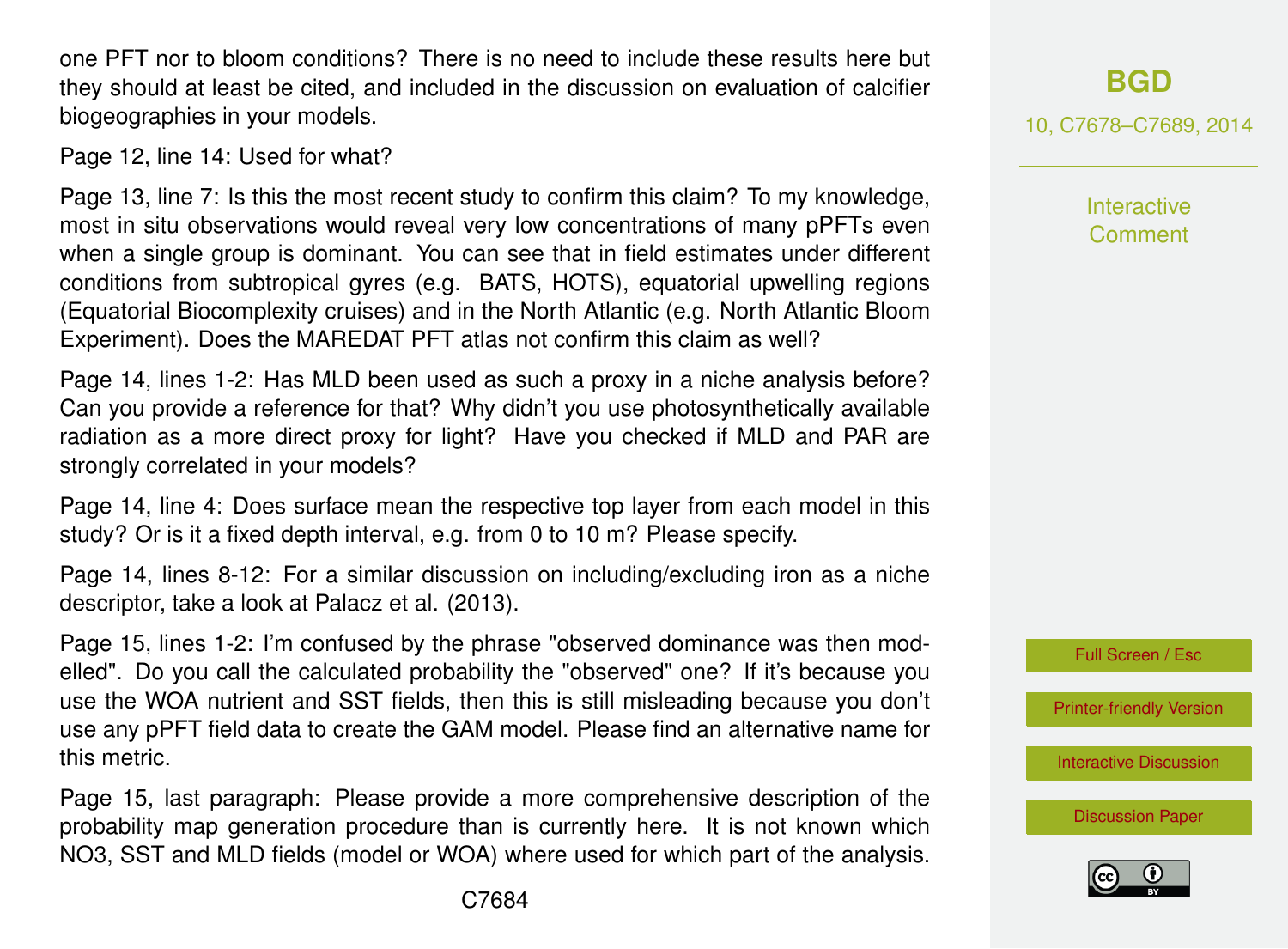How was the most likely dominant group determined?

Page 18, line 9: Do you mean satellite estimates or field observations? Please see one of my general comments on referring to satellite estimates consistently.

Page 18, line 11: Which observations? From satellites or from the field? If the latter, please include citation.

Page 19, lines 1-3: I really cannot see how this study can tell anything new about phytoplankton succession and phenology. Even if you looked at relative biomasses instead of dominances, the temporal and spatial scales are very crude. The studies of Bopp et al. (2005) and Hashioka et al. (2012) were a lot more suitable to derive such conclusions.

Page 19, lines 24-27: I would like to know how well the GAM fits represent model simulations. A 65% deviance explained does not mean that there are no biases in certain regions of the niche space. I recommend that you create a new table in which you can compare the fits for annual and monthly (at least months used in Fig. 3) means of both models and satellites. Also, consider moving Fig. 7 into the main body of the paper because it is very informative in the context of validating your approach, and not just as a sensitivity study.

Page 20, paragraph 1: I agree that it makes sense to drop MLD to explain general annual patterns but I would not discard it when analyzing patterns of dominance on higher spatial and temporal resolution. However, Fig. 7 suggests that the effect of MLD could be quite significant in explaining deviance for coccolithophores and coexistence categories. if you decide to focus more on the general lack of coexistence in the DGOMs, then it could be wise to keep the MLD as an additional niche descriptor.

Page 20, line 3: Have you actually checked the correlation between MLD and SST and NO3 on a pixel by pixel basis? I imagine it is easy to make a test to support your claim. Page 20, lines 20-25: This is such an interesting and rather novel result. Why don't you **[BGD](http://www.biogeosciences-discuss.net)**

10, C7678–C7689, 2014

**Interactive Comment** 



[Printer-friendly Version](http://www.biogeosciences-discuss.net/10/C7678/2014/bgd-10-C7678-2014-print.pdf)

[Interactive Discussion](http://www.biogeosciences-discuss.net/10/17193/2013/bgd-10-17193-2013-discussion.html)

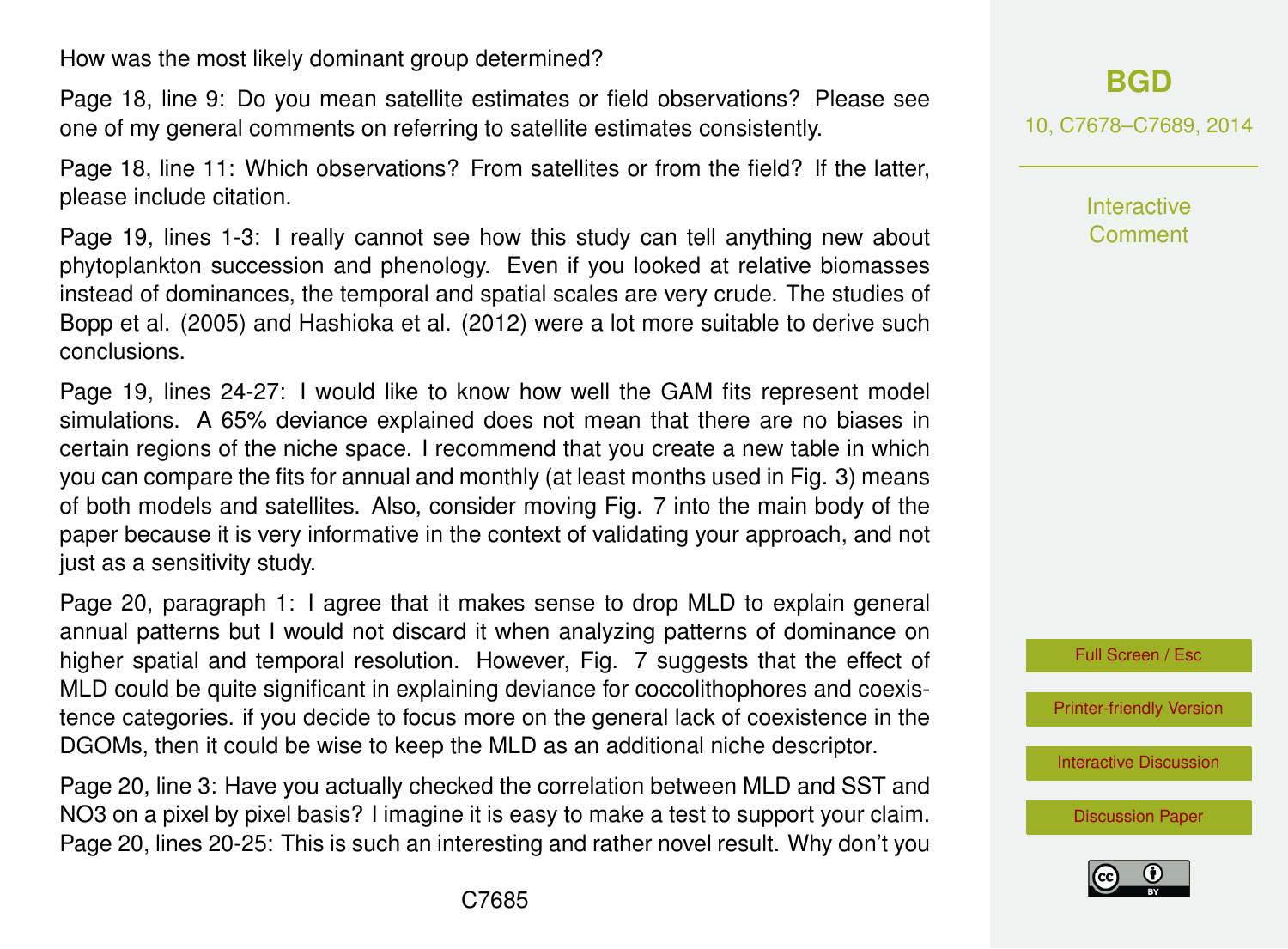discuss the potential reasons for the difference in modeling coexistence? Coexistence is currently not mentioned once in the discussion.

Page 21, line 21: should be Fig. 4d and not 4c

Page 23, lines 1-20: If I understand correctly, the authors suggest that overestimated diatom dominance (with respect to satellites) is due to smaller number of pPFTs and fixed stoichiometries in the DGOMs. However, two models that represent calcifiers or nitrogen fixers explicitly do not show any more coexistence than the other two. Rather, they shift the dominance to another group. The question is: how do you evaluate that result to conclude that this advances model development? From the paper, I cannot conclude which model scheme provides a more realistic dominance/coexistence pattern.

Page 24: In lines 1-2 the authors suggest they will discuss reasons for model-satellite differences in diatom dominance. However, the subsequent paragraph does not say anything about these reasons. The implications of these differences on carbon export estimates are very interesting but aren't they largely based on conclusions from previous studies? Please make it clear what is the contribution of this paper in this context.

Page 25, lines 23-26: Isn't this statement in conflict with what is later said about coccolithophores in paragraph 1 on page 27?

Page 26, lines 1-12: I'm not convinced that there is a need to review these results here. So why is it important to compare patterns of dominance/coexistence on annual scales?

Page 27, paragraph 1: Gregg and Casey (2007) confirm these interpretations using a limitted data set of in situ observations. A recent study by Sadeghi et al. (2012) may also be useful as an independent global estimate of coccolithopore biomass. Palacz et al. (2013) also discuss how coccolithophores in PFT models compare to estimates 10, C7678–C7689, 2014

Interactive Comment



[Printer-friendly Version](http://www.biogeosciences-discuss.net/10/C7678/2014/bgd-10-C7678-2014-print.pdf)

[Interactive Discussion](http://www.biogeosciences-discuss.net/10/17193/2013/bgd-10-17193-2013-discussion.html)

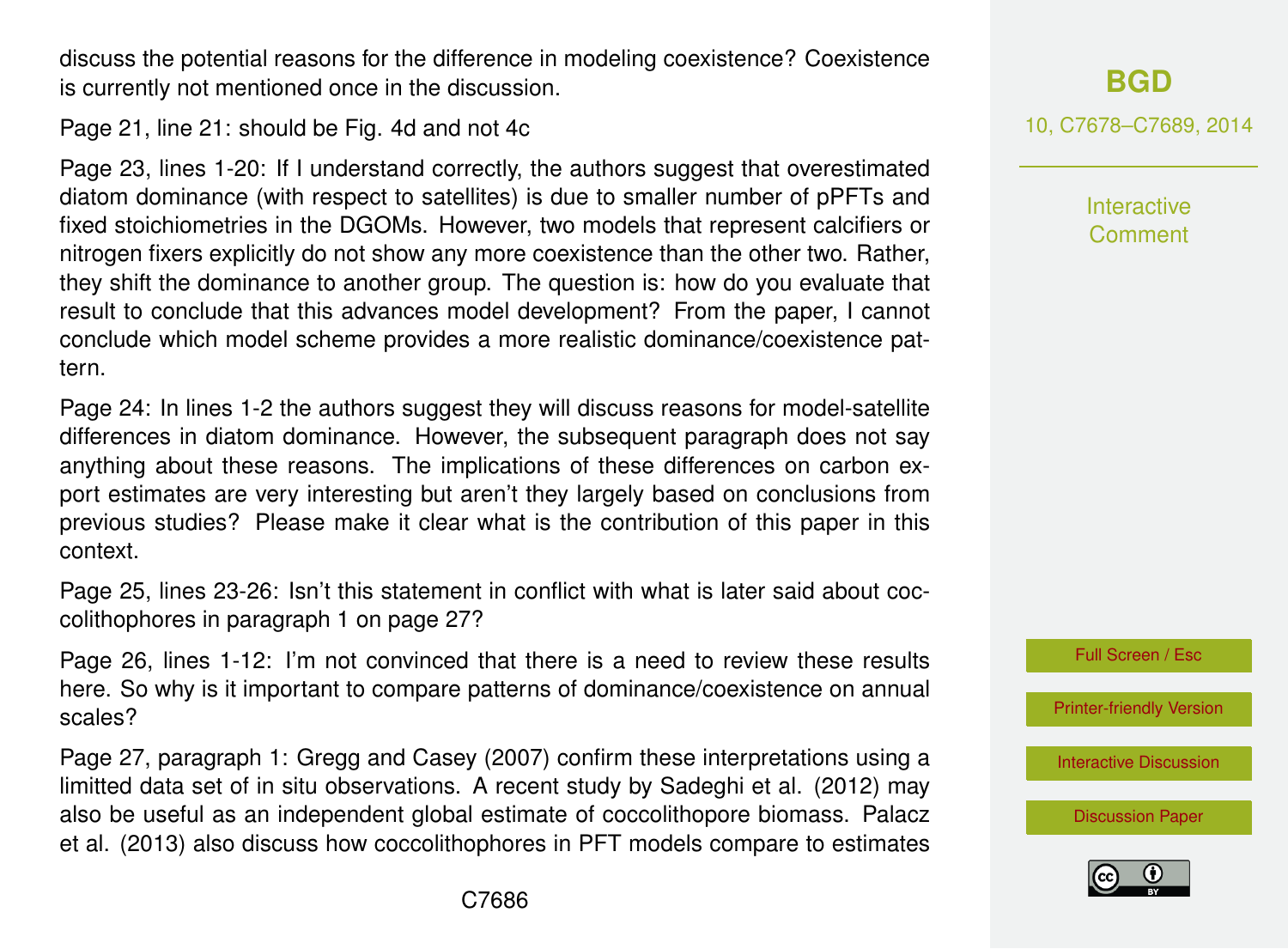from various satellite algorithms and some limited field measurements. Please consider discussing your results in the context of those findings.

Page 28, lines 19-27: I agree that you cannot draw conclusions about temporal or spatial variability and seasonal succession. Yet, most of the previous subsection was devoted to such a discussion. The use of available high resolution satellite or model estimates of niche descriptors such as temperature, light and nutrients would be adequate considering that your goal was to simplify the model to interpret the ecological niches in the models, and not to generate true observed patterns. Even though your current analysis takes observed inputs, it does not simulate true observed PFT dominance because it uses model outputs to fit the GAM. Also, except for nitrate, all other niche descriptors identified here are available at high resolution from satellites. Palacz et al. (2013) for example showed that you can capture patterns of relative biomass distributions in a PFT model using a similar ecological niche approach without including nitrate as a predictor.

Page 29, lines 9-11: Which other predictor variables have you tested? Shouldn't you include those predictors to bring the model and satellite fits in GAMs closer together to make a more reasonable comparison of dominance patterns?

Conclusions: Except for the first two sentences, these conclusions do not reflect what was done in the paper. The first two sentences are a rather descriptive summary of the dominance patterns and niche analysis from the paper. The remainder of this section describes future work but does not say how this particular study can have any impact on that work (except for the part on skill metrics). Moreover, this text is largely repeated from the introduction. I recommend rewriting this section to make it more relevant to what the paper is actually about.

Table 1 & 2: They are a bit messy. Please move some of the explanations into the table caption, i.e. that diatoms are equivalent to silicifiers. Or that small phytoplankton are equivalent to pico and nanophytoplankton.

## **[BGD](http://www.biogeosciences-discuss.net)**

10, C7678–C7689, 2014

**Interactive** Comment



[Printer-friendly Version](http://www.biogeosciences-discuss.net/10/C7678/2014/bgd-10-C7678-2014-print.pdf)

[Interactive Discussion](http://www.biogeosciences-discuss.net/10/17193/2013/bgd-10-17193-2013-discussion.html)

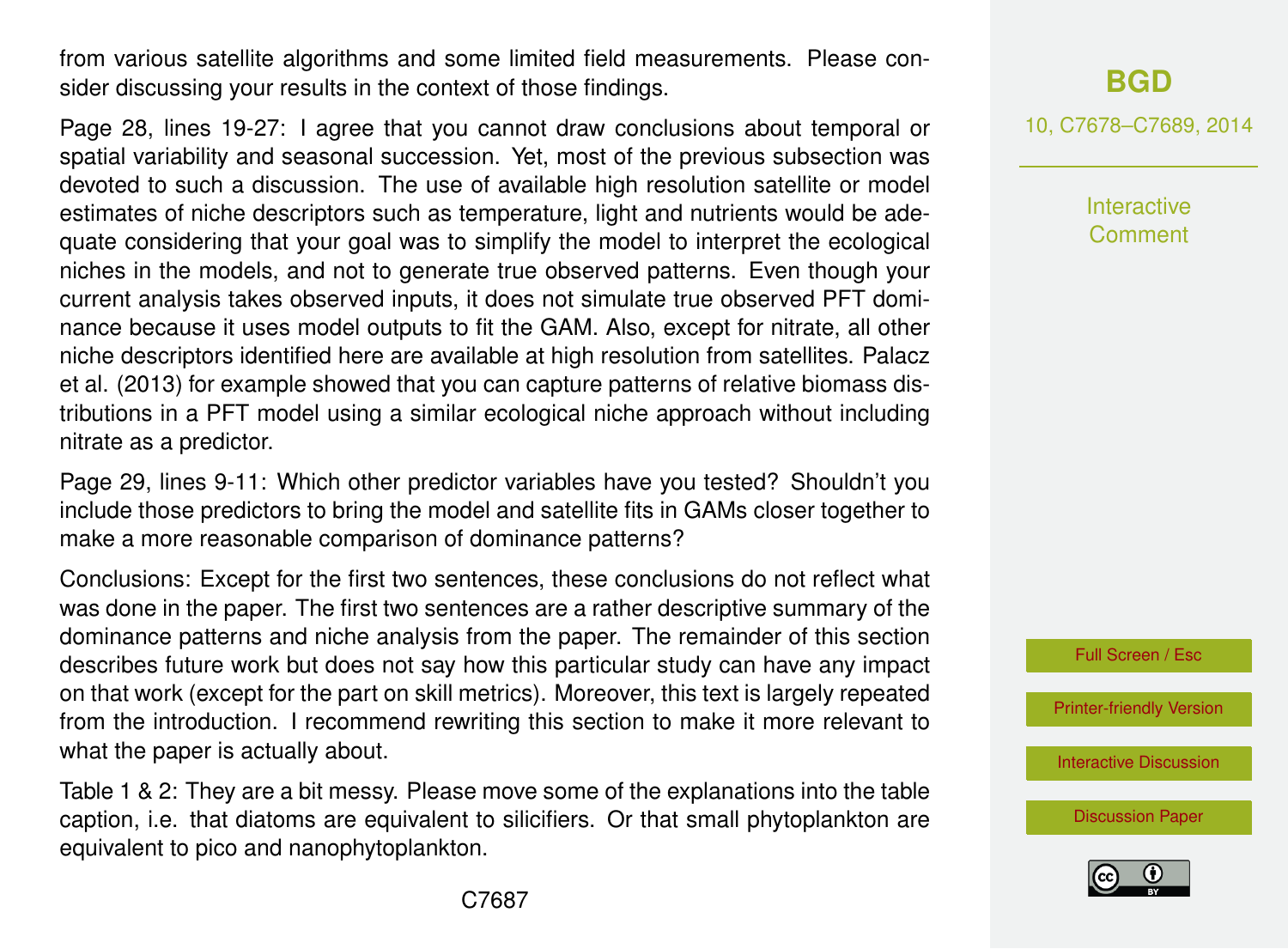Table 4: What is the meaning of questions marks next to Ksio4 in the PISCES column? Please delete or explain in the figure caption. Avoid using superscript notation for such long expessions as in the CCSM-BEC column. These formulas will be illegible in the final version. Can't you rewrite the formula using a " $2^{\degree}$ (...)" notation as you do for "exp" instead of "eˆ"?

Fig. 5: The use of colors is very counter-intuitive. Consider reversing the colors or choose an alternative colormap which will associate higher probability with warmer colors.

Fig. 6: I guess the model chlorophyll is also "surface" and not "depth-integrated" or "depth-averaged". Please specify the depth range corresponding to these estimates.

Fig. 7: Very informative figure. Insert space inside "combinationsas" in line 2 of caption. Fig. 7 should really be Figure C1. However, I would recommend including this figure in the main body of the paper.

Appendix A: What is the purpose of having this appendix? Was Table 4 meant to be included in the main text? If so, then it makes no sense to refer to that table in a 2-line appendix. If Table 4 was meant to be in the Appendix, then it should be called Table A1. Either remove Appendix A or change the label of present Table 4.

In all figure captions, consider specifying whether the dominance patterns are based on original model and satellite estimates, or whether they were simulated by the GAM.

......... References included in the review but not cited in the manuscript: .........

Balch, W. M.: Re-evaluation of the physiological ecology of coccolithophores, in: Coccolithophores. From Molecular Processes to Global Impact, edited by: Thierstein, H. R. and Young, J. R., Springer, Berlin, 165–190, 2004.

Gregg, W. and Casey, N.: Modeling coccolithophores in the global oceans, Deep-Sea Res. Pt. II, 54, 447–477, doi:10.1016/j.dsr2.2006.12.007, 2007.

**[BGD](http://www.biogeosciences-discuss.net)**

10, C7678–C7689, 2014

**Interactive Comment** 

Full Screen / Esc

[Printer-friendly Version](http://www.biogeosciences-discuss.net/10/C7678/2014/bgd-10-C7678-2014-print.pdf)

[Interactive Discussion](http://www.biogeosciences-discuss.net/10/17193/2013/bgd-10-17193-2013-discussion.html)